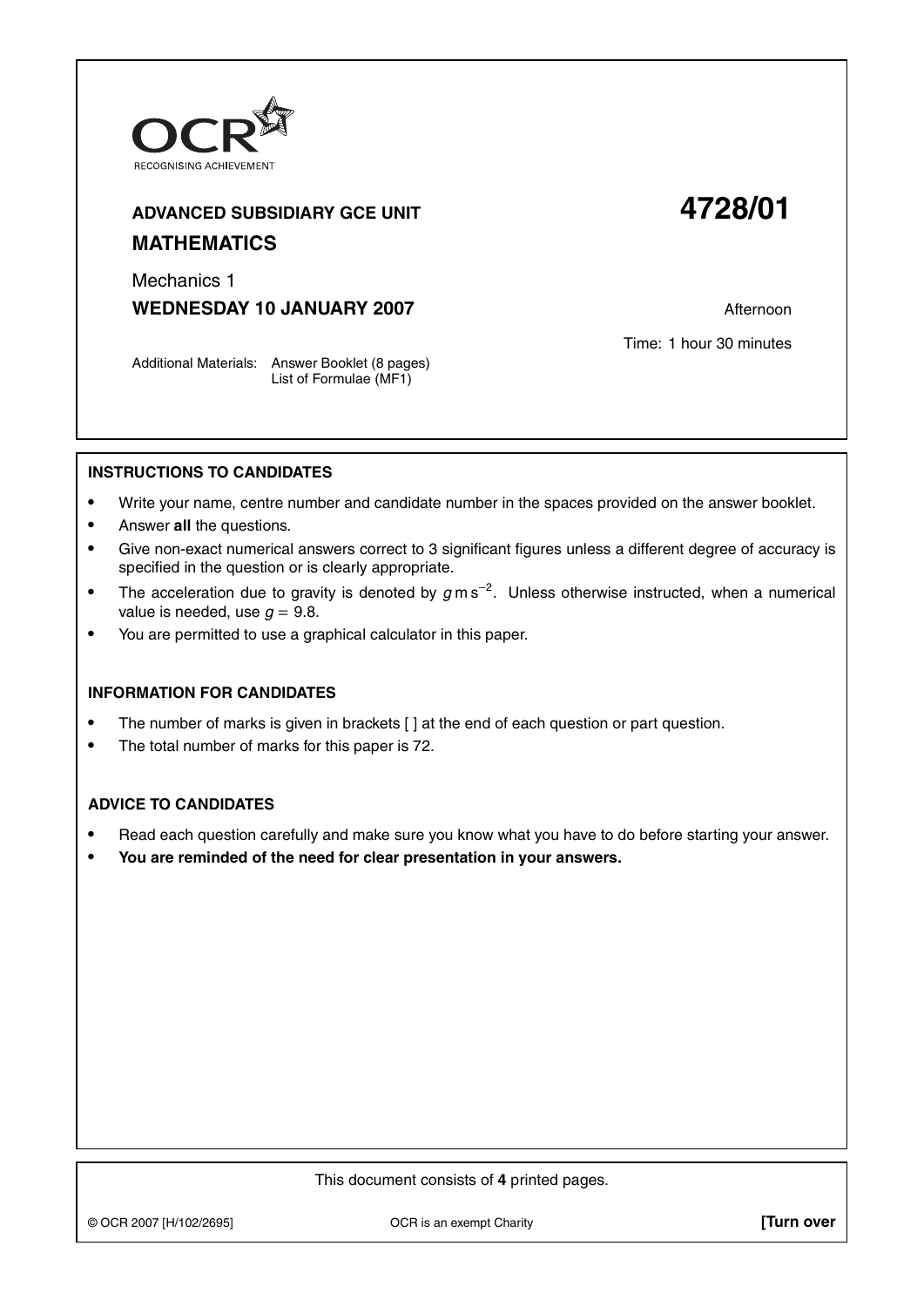- **1** A trailer of mass 600 kg is attached to a car of mass 1100 kg by a light rigid horizontal tow-bar. The car and trailer are travelling along a horizontal straight road with acceleration  $0.8 \text{ m s}^{-2}$ .
	- **(i)** Given that the force exerted on the trailer by the tow-bar is 700 N, find the resistance to motion of the trailer.  $[4]$
	- **(ii)** Given also that the driving force of the car is 2100 N, find the resistance to motion of the car. [3]

**2**

**3**



Three horizontal forces of magnitudes 15 N, 11 N and 13 N act on a particle *P* in the directions shown in the diagram. The angles  $\alpha$  and  $\beta$  are such that sin  $\alpha = 0.28$ , cos  $\alpha = 0.96$ , sin  $\beta = 0.8$  and cos  $\beta = 0.6$ .

- **(i)** Show that the component, in the *y*-direction, of the resultant of the three forces is zero. [4]
- **(ii)** Find the magnitude of the resultant of the three forces. [3]
- **(iii)** State the direction of the resultant of the three forces. [1]



A block *B* of mass 0.4 kg and a particle *P* of mass 0.3 kg are connected by a light inextensible string. The string passes over a smooth pulley at the edge of a rough horizontal table. *B* is in contact with the table and the part of the string between *B* and the pulley is horizontal. *P* hangs freely below the pulley (see diagram).

- **(i)** The system is in limiting equilibrium with the string taut and *P* on the point of moving downwards. Find the coefficient of friction between *B* and the table. [5]
- **(ii)** A horizontal force of magnitude *X* N, acting directly away from the pulley, is now applied to *B*. The system is again in limiting equilibrium with the string taut, and with *P* now on the point of moving **upwards**. Find the value of *X*. [3]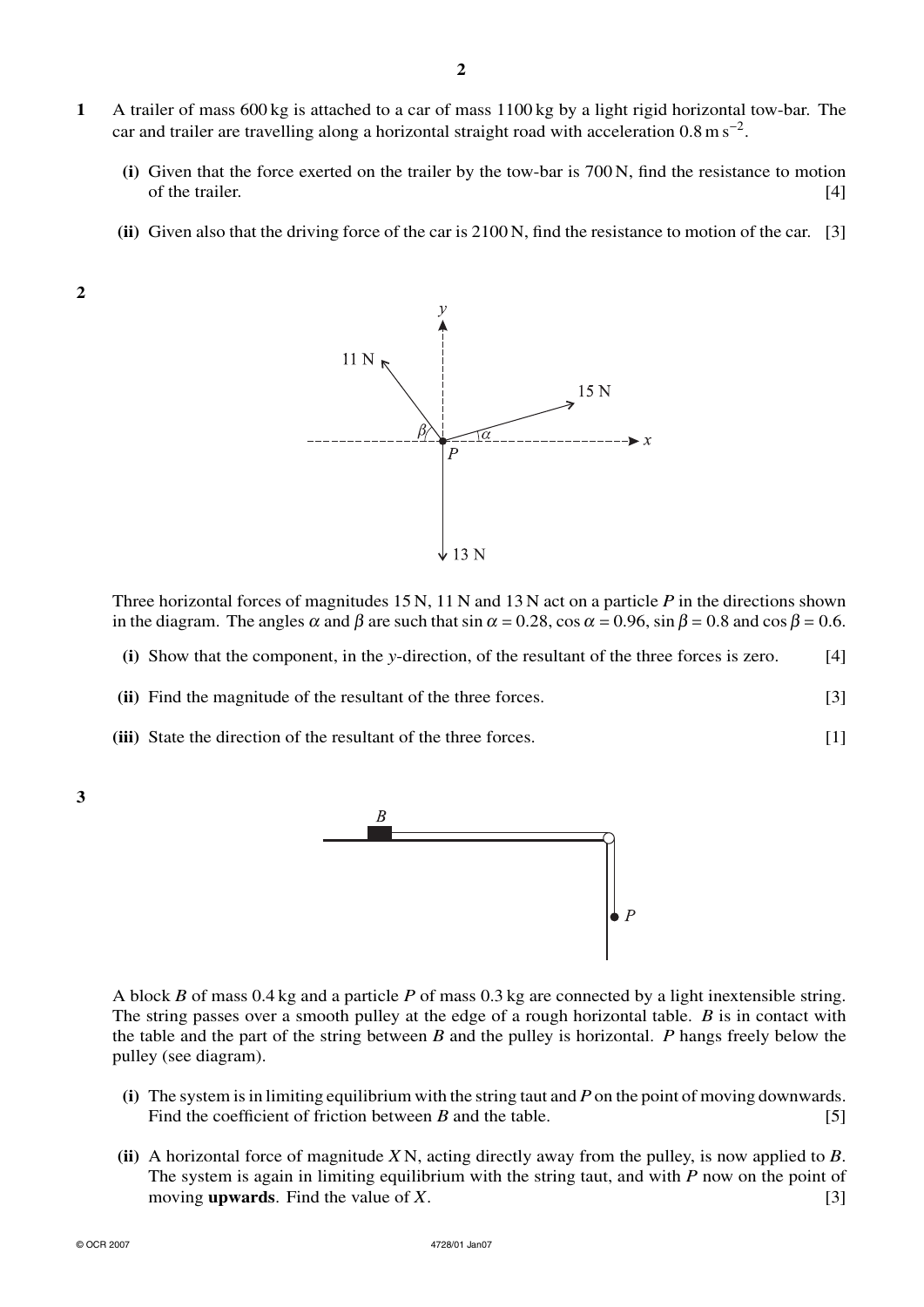

Three uniform spheres *L*, *M* and *N* have masses 0.8 kg, 0.6 kg and 0.7 kg respectively. The spheres are moving in a straight line on a smooth horizontal table, with *M* between *L* and *N*. The sphere *L* is moving towards  $\overline{M}$  with speed 4 m s<sup>−1</sup> and the spheres  $\overline{M}$  and  $\overline{N}$  are moving towards  $\overline{L}$  with speeds  $2 \text{ m s}^{-1}$  and  $0.5 \text{ m s}^{-1}$  respectively (see diagram).

- **(i)** *L* collides with *M*. As a result of this collision the direction of motion of *M* is reversed, and its speed remains  $2 \text{ m s}^{-1}$ . Find the speed of *L* after the collision. [4]
- **(ii)** *M* then collides with *N*.

**4**

- **(a)** Find the total momentum of *M* and *N* in the direction of *M*'s motion before this collision takes place, and deduce that the direction of motion of *N* is reversed as a result of this collision. [4]
- **(b)** Given that *M* is at rest immediately after this collision, find the speed of *N* immediately after this collision. [2] a state of the state of the state of the state of the state of the state of the state of the state of the state of the state of the state of the state of the state of the state of the state of the
- **5** A particle starts from rest at a point A at time  $t = 0$ , where t is in seconds. The particle moves in a straight line. For  $0 \le t \le 4$  the acceleration is 1.8*t* m s<sup>-2</sup>, and for  $4 \le t \le 7$  the particle has constant acceleration  $7.2 \text{ m s}^{-2}$ .
	- (i) Find an expression for the velocity of the particle in terms of *t*, valid for  $0 \le t \le 4$ . [3]
	- **(ii)** Show that the displacement of the particle from *A* is 19.2 m when  $t = 4$ . [4]
	- **(iii)** Find the displacement of the particle from *A* when  $t = 7$ . [5]

#### **[Questions 6 and 7 are printed overleaf.]**